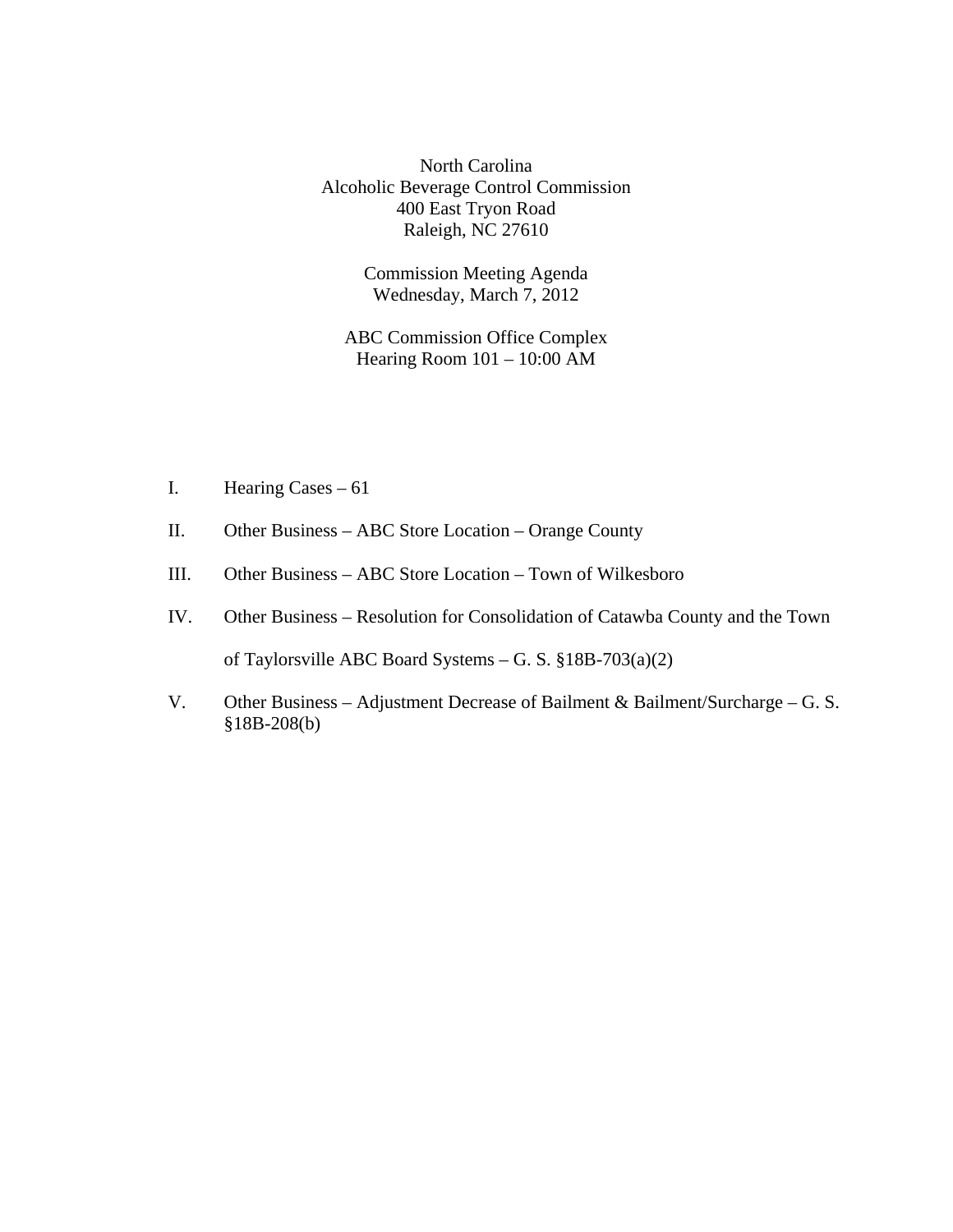North Carolina Alcoholic Beverage Control Commission 400 East Tryon Road Raleigh, NC 27610

> Commission Meeting Agenda Wednesday, March 7, 2012

ABC Commission Office Complex Hearing Room 101 – 10:00 AM

## SECTION I

## OFFERS IN COMPROMISE

## Suspensions:

| 1.             | <b>Bam Investments Inc</b><br>T/A A and G Express<br>2451 Roosevelt Boulevard<br>Monroe NC 28110           | K. Renee Cowick |
|----------------|------------------------------------------------------------------------------------------------------------|-----------------|
| 2.             | McMurphys Inc<br><b>T/A A J McMurphys</b><br>1914 Turnbury Drive<br>Greenville NC 27858                    | K. Renee Cowick |
| 3.             | Chubby Buddha Inc<br><b>T/A Chubby Buddha</b><br>5990 SW Beach Drive Unit 3-C<br>Ocean Isle Beach NC 28470 | K. Renee Cowick |
| $\mathbf{4}$ . | Krishna 1 LLC<br><b>T/A Curveview Express Food Mart</b><br>305 West Warren Street<br>Shelby NC 28150       | K. Renee Cowick |
| 5.             | A and Sons Inc<br><b>T/A Discount Food Mart</b><br>2803 West English Road<br>High Point NC 27262           | K. Renee Cowick |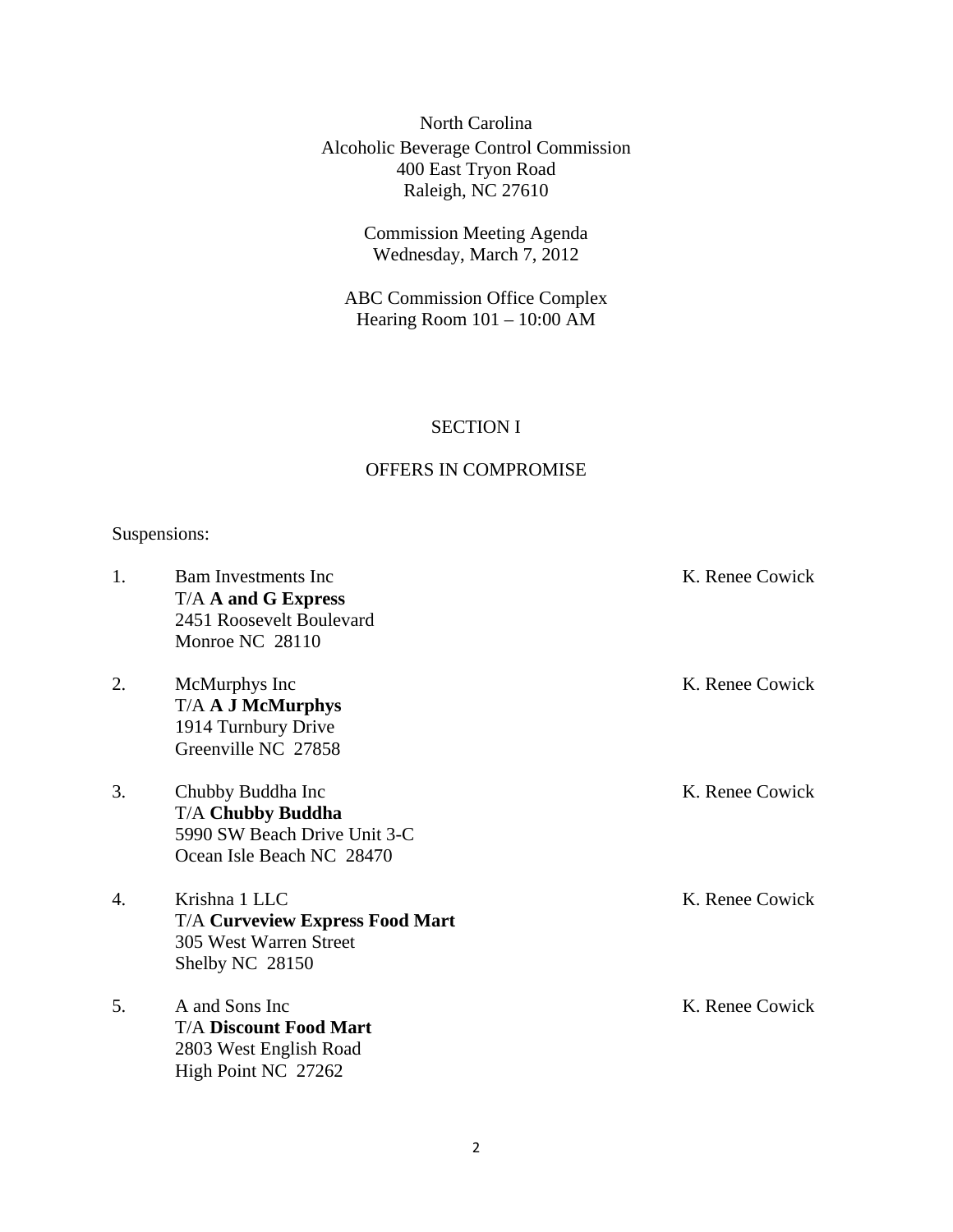| 6.  | F F M Bar Inc<br><b>T/A Drifters Country Saloon</b><br>412 1/2 North Bragg Boulevard<br>Spring Lake NC 28390                      | K. Renee Cowick |
|-----|-----------------------------------------------------------------------------------------------------------------------------------|-----------------|
| 7.  | Farm House of Chapel Hill Inc<br><b>T/A Farm House of Chapel Hill</b><br>6004 Mill House Road<br>Chapel Hill NC 27516             | K. Renee Cowick |
| 8.  | Loyal Order of Moose<br>T/A Fayetteville Moose Lodge 738<br>588 East Mountain Drive<br>Fayetteville NC 28306                      | K. Renee Cowick |
| 9.  | Partnership<br><b>T/A Food Mart and Tobacco</b><br>102 Robeson Street<br>Fayetteville NC 28301                                    | K. Renee Cowick |
| 10. | Pattie Jean White<br><b>T/A Franks Place</b><br>415 East 9 <sup>th</sup> Street<br>Scotland Neck NC 27874                         | K. Renee Cowick |
| 11. | NewBen Purveyor of Traditional Ales LLC<br><b>T/A Goat and Compass</b><br>710 North 4 <sup>th</sup> Street<br>Wilmington NC 28401 | K. Renee Cowick |
| 12. | Vital Mark Enterprise Inc<br><b>T/A Greens Mart</b><br>900 Waughtown Street<br>Winston Salem NC 27107                             | K. Renee Cowick |
| 13. | <b>Entertainment City Inc</b><br>T/A Itz<br>4118 Legend Avenue<br>Fayetteville NC 28303                                           | K. Renee Cowick |
| 14. | A M Enterprises of Fayetteville Inc<br><b>T/A Izzy's Sports Bar</b><br>150 Andrews Road<br>Fayetteville NC 28311                  | K. Renee Cowick |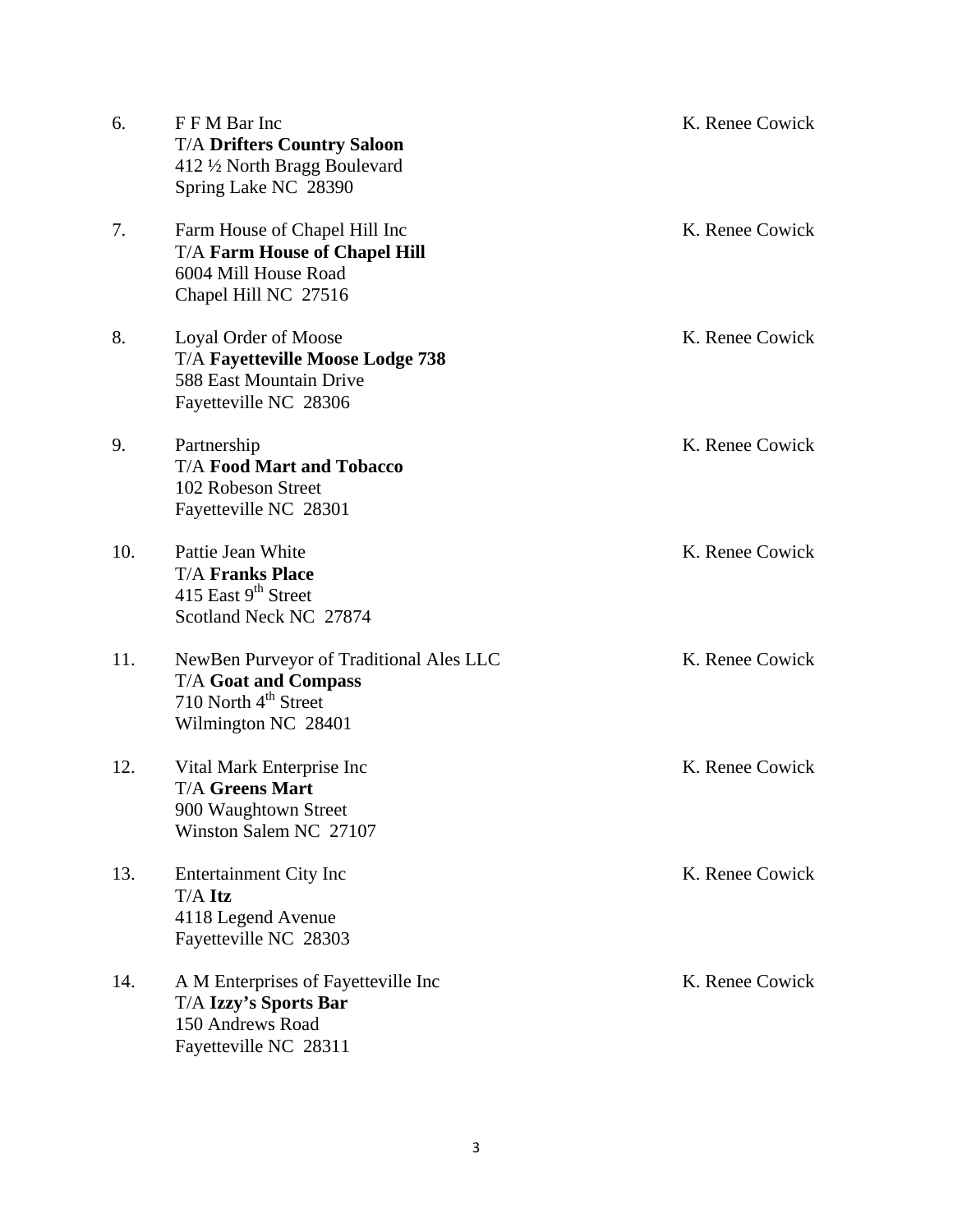| 15. | Geez Entertainment LLC<br><b>T/A La Fiesta Club</b><br>1000 East Geer Street<br>Durham NC 27704                            | K. Renee Cowick |
|-----|----------------------------------------------------------------------------------------------------------------------------|-----------------|
| 16. | <b>Loafers Carolina Restaurants Inc</b><br><b>T/A Loafers Pizza and Sports Bar</b><br>75 Wilson Street<br>Andrews NC 28901 | K. Renee Cowick |
| 17. | Southern Sales of Aberdeen Inc<br><b>T/A Macs Food Store 3</b><br>1391 North Sandhills Boulevard<br>Aberdeen NC 28315      | K. Renee Cowick |
| 18. | Sairam Enterprises LLC<br><b>T/A Omni Mart</b><br>401 South Linwood Road<br>Gastonia NC 28052                              | K. Renee Cowick |
| 19. | Duong Trung Nguyen<br><b>T/A Pho Nui Coffee Shop</b><br>4619-A High Point Road<br>Greensboro NC 27407                      | K. Renee Cowick |
| 20. | <b>Worsley Operating Corp</b><br><b>T/A Scotchman 92</b><br>1321 Blowing Rock Road<br><b>Boone NC 28607</b>                | K. Renee Cowick |
| 21. | Spankys One Stop Inc<br><b>T/A Smittys One Stop</b><br>716 West Lexington Avenue<br>High Point NC 27262                    | K. Renee Cowick |
| 22. | Eulalio Galindo Bruno<br><b>T/A Taqueria Veracruz Mexico</b><br>1228 West Roosevelt Avenue<br>Monroe NC 28110              | K. Renee Cowick |
| 23. | Dirhem Dirhem Al-Saidi<br>T/A 211 Quick Stop<br>3125 Roberts Avenue<br>Lumberton NC 28360                                  | K. Renee Cowick |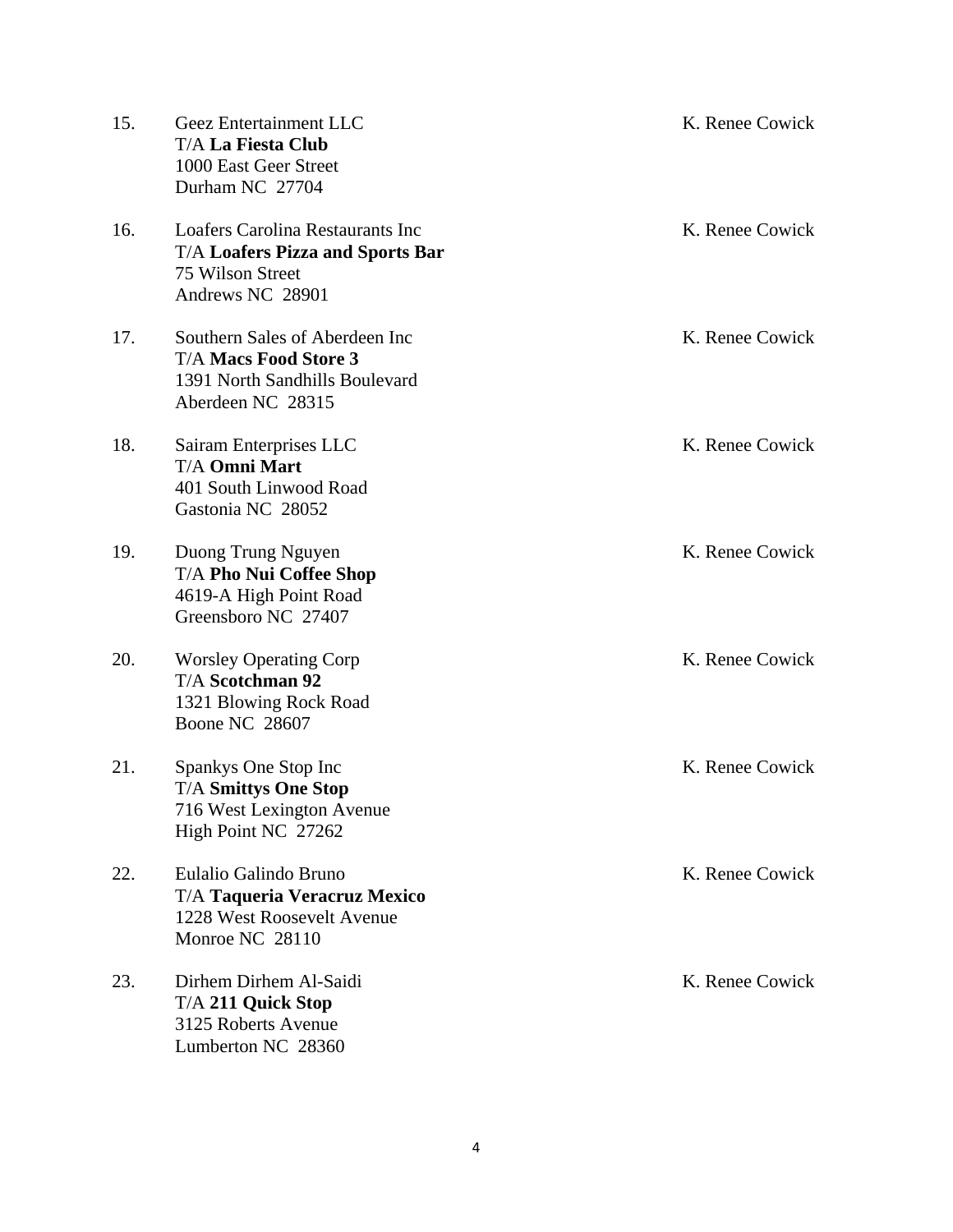| 24. | <b>Kimberly Railey Deal</b><br><b>T/A Younguns Sports Bar and Grill</b><br>612 Slater Street<br>Kings Mountain NC 28086                   | K. Renee Cowick  |
|-----|-------------------------------------------------------------------------------------------------------------------------------------------|------------------|
| 25. | Vandan LLC<br><b>T/A Andys Mart</b><br>2204 Battleground Avenue<br>Greensboro NC 27408                                                    | LoRita K. Pinnix |
| 26. | Caribbean 1830 Restaurant and Cafeteria Inc<br><b>T/A Carolina Mexican Restaurant and Bar</b><br>110-B Seneca Road<br>Greensboro NC 27406 | LoRita K. Pinnix |
| 27. | Diversified Corp<br><b>T/A Club Envy</b><br>1200 Bragg Boulevard<br>Fayetteville NC 28301                                                 | LoRita K. Pinnix |
| 28. | WLJeon Inc<br><b>T/A Daniel Brook Grocery</b><br>500 Henley Street<br>High Point NC 27260                                                 | LoRita K. Pinnix |
| 29. | <b>Walter Anthony Cox</b><br>T/A Dirty T's Tavern<br>1512 M-N-O Zoo Parkway<br>Asheboro NC 27205                                          | LoRita K. Pinnix |
| 30. | Altuna Company LLC<br><b>T/A Express Mart</b><br>4582 Cumberland Road Suite 100<br>Fayetteville NC 28306                                  | LoRita K. Pinnix |
| 31. | Linda Ijaq Hassen<br>T/A K and D Mini Mart<br>251-A South Kerr Avenue<br>Wilmington NC 28403                                              | LoRita K. Pinnix |
| 32. | Knokkers LLC<br><b>T/A Knokkers</b><br>5135 Bragg Boulevard<br>Fayetteville NC 28303                                                      | LoRita K. Pinnix |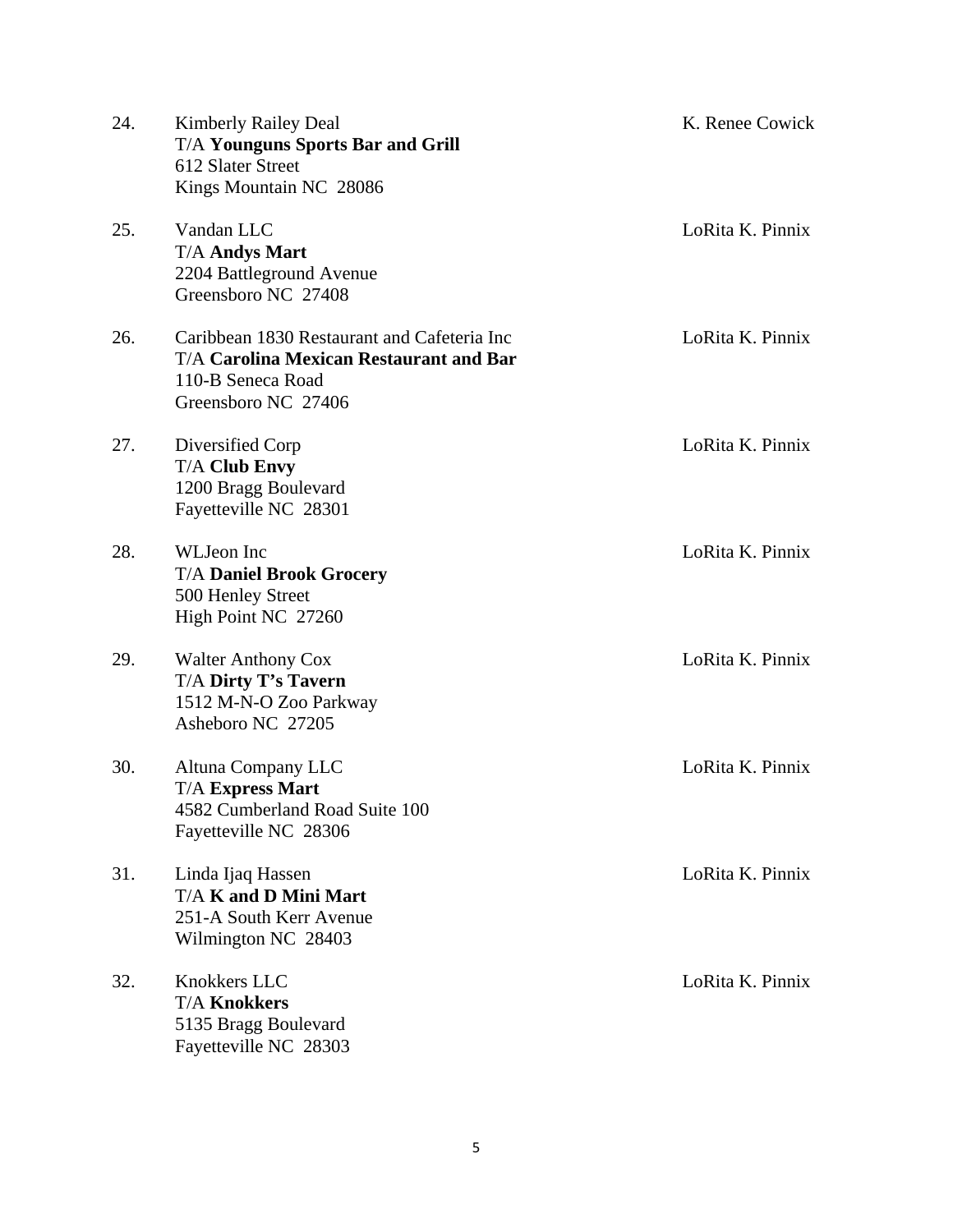| 33. | Partnership<br><b>T/A La Poblanita</b><br>108 West South Street<br>Aberdeen NC 28315                                   | LoRita K. Pinnix |
|-----|------------------------------------------------------------------------------------------------------------------------|------------------|
| 34. | Alicia Mendez Perez<br><b>T/A La Tiendita</b><br>3381 US Hwy 117 South<br>Burgaw NC 28425                              | LoRita K. Pinnix |
| 35. | M M Fowler Inc<br><b>T/A Lawndale Family Fare 327</b><br>2712 Lawndale Drive<br>Greensboro NC 27408                    | LoRita K. Pinnix |
| 36. | Chamberlin International LLC<br><b>T/A Lidos the Euro Spot</b><br>102 Person Street Suite A-B<br>Fayetteville NC 28301 | LoRita K. Pinnix |
| 37. | Youngman Yun<br><b>T/A Mammys Sports Bar</b><br>4908 Central Avenue<br>Charlotte NC 28205                              | LoRita K. Pinnix |
| 38. | Kolenick LLC<br><b>T/A McCurdys on Moonlight Bay</b><br>505 Atlantic Beach Causeway<br>Atlantic Beach NC 28512         | LoRita K. Pinnix |
| 39. | Midnight Diner LLC<br><b>T/A Midnight Diner</b><br>115 East Carson Boulevard<br>Charlotte NC 28203                     | LoRita K. Pinnix |
| 40. | Newts Inc<br><b>T/A Newts</b><br>116 East Warren Street<br>Shelby NC 28150                                             | LoRita K. Pinnix |
| 41. | R J B Havelock LLC<br><b>T/A Olivias Cabaret</b><br>400-A Fontana Boulevard<br>Havelock NC 28532                       | LoRita K. Pinnix |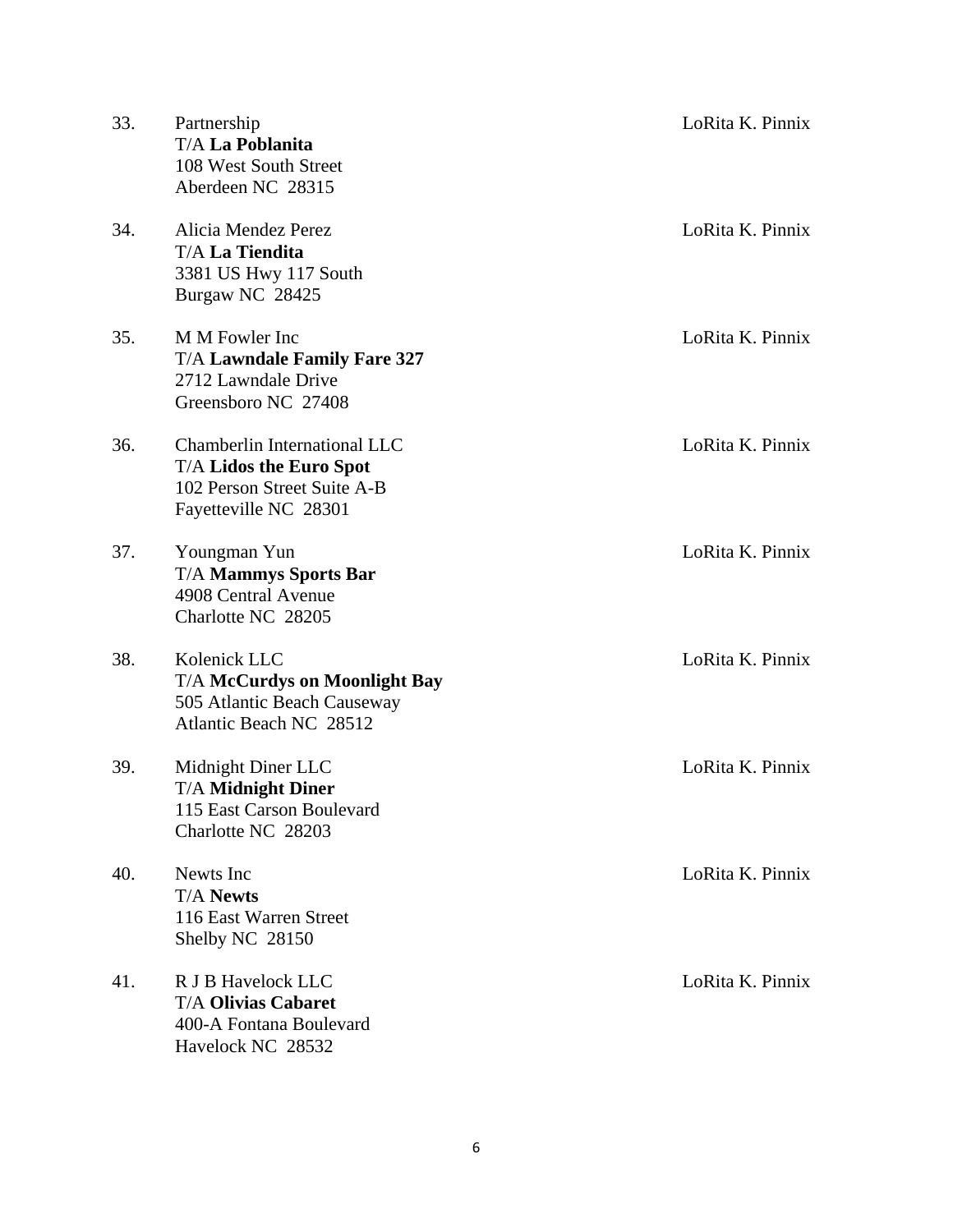| 42. | Cosme Enterprise Inc<br><b>T/A 1 Stop Mart</b><br>3750 Battleground Avenue Unit B<br>Greensboro NC 27410                        | LoRita K. Pinnix |
|-----|---------------------------------------------------------------------------------------------------------------------------------|------------------|
| 43. | P A OBX Inc<br><b>T/A Plaza Azteca Mexican Restaurant</b><br>1502 South Croatan Hwy<br>Kill Devil Hills NC 27948                | LoRita K. Pinnix |
| 44. | Port O Call Limited<br><b>T/A Port O Call Restaurant</b><br>US Hwy 158 Business M/P $8\frac{1}{2}$<br>Kill Devil Hills NC 27948 | LoRita K. Pinnix |
| 45. | Omar Ahmed Alwahishi<br><b>T/A Sams Circle Mart</b><br>104 Clinton Street<br>Newton Grove NC 28366                              | LoRita K. Pinnix |
| 46. | E L Investments LLC<br><b>T/A Smokey Falls Lodge Moonshine Grill</b><br>2550 Soco Road<br>Maggie Valley NC 28751                | LoRita K. Pinnix |
| 47. | <b>Yolanda Michelle McDowell</b><br><b>T/A World Wide</b><br>1201 Swan Street<br>Elizabethtown NC 28337                         | LoRita K. Pinnix |
| 48. | <b>Yellow Rose Inc.</b><br><b>T/A Yellow Rose Café and Billiards</b><br>7631-L Sharon Lakes Road<br>Charlotte NC 28210          | LoRita K. Pinnix |
| 49. | Khan and Khan Inc of NC<br><b>T/A Bizzy Bee Grocery</b><br>3111 East Bessemer Avenue<br>Greensboro NC 27405                     | Timothy W. Morse |
| 50. | Adeel Sohail Khan<br>T/A Bizzy Bee 3<br>1611 Prospect Street<br>High Point NC 27260                                             | Timothy W. Morse |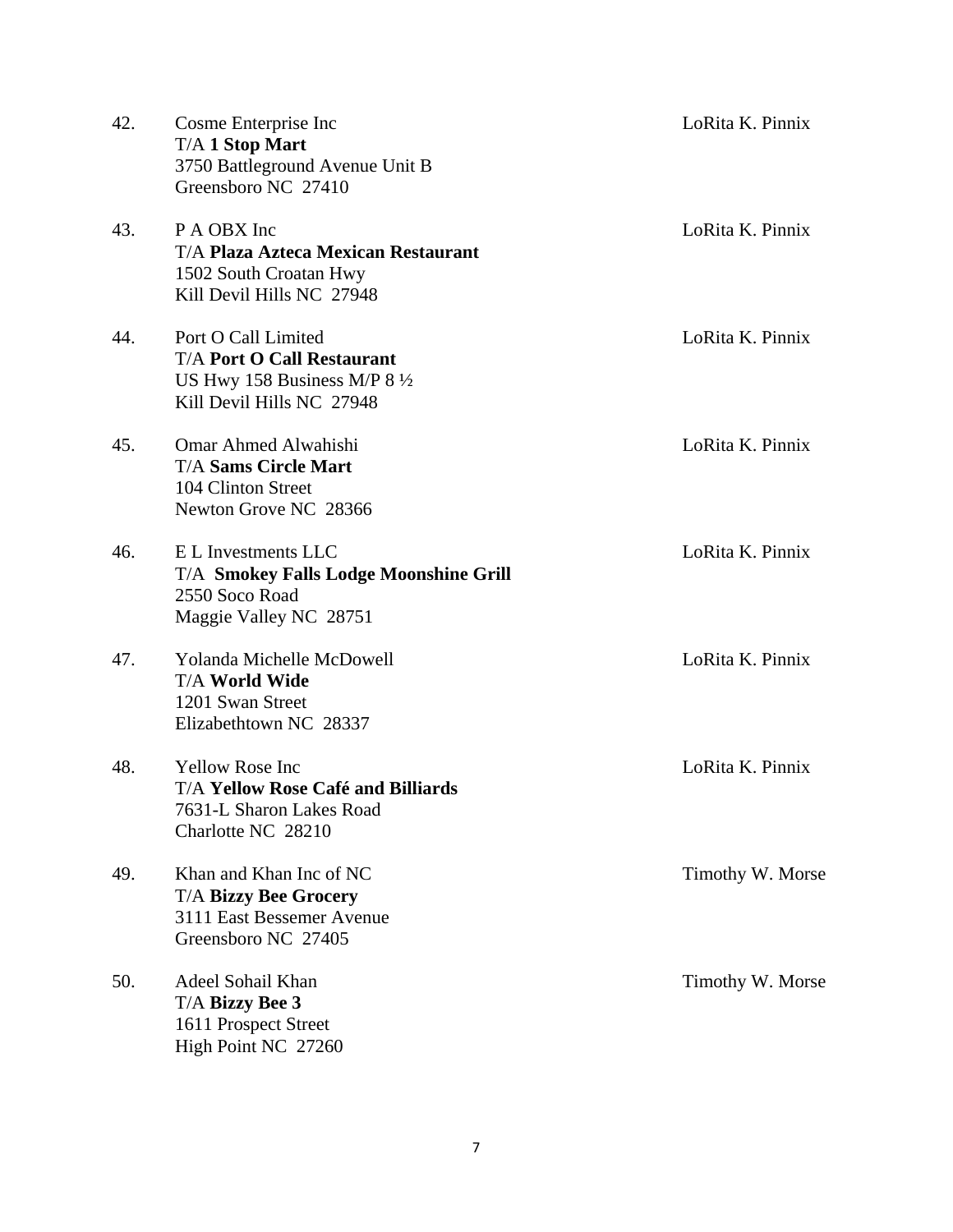| 51. | Joullan LLC<br><b>T/A Bridge Street Mart</b><br>260 Bridge Street<br>Washington NC 27889                                                     | Timothy W. Morse |
|-----|----------------------------------------------------------------------------------------------------------------------------------------------|------------------|
| 52. | Appalachian Mountain Hospitality Group LLC<br><b>T/A Crossroads Pub and Neighborhood Grill</b><br>125 Graduate Lane<br><b>Boone NC 28607</b> | Timothy W. Morse |
| 53. | F F M Bar Inc<br><b>T/A Drifters Country Saloon</b><br>412 1/2 North Bragg Boulevard<br>Spring Lake NC 28390                                 | Timothy W. Morse |
| 54. | Haile LLC<br><b>T/A Express Mart</b><br>400 Patton Drive<br>Monroe NC 28110                                                                  | Timothy W. Morse |
| 55. | Isaacs Enterprises Inc<br><b>T/A Fastop Market 303</b><br>1020 East Dixon Boulevard<br>Shelby NC 28151                                       | Timothy W. Morse |
| 56. | Shree Zapesvari Inc<br><b>T/A Jays Food Mart</b><br>200 West Morganton Road<br>Southern Pines NC 28387                                       | Timothy W. Morse |
| 57. | Kyles Friendly Service Inc<br>T/A Kyles North Elm B P<br>3602 North Elm Street<br>Greensboro NC 27455                                        | Timothy W. Morse |
| 58. | Los Arcos Mexican Restaurant Inc<br><b>T/A Los Arcos</b><br>4011 Capital Boulevard Suite 117<br>Raleigh NC 27604                             | Timothy W. Morse |
| 59. | <b>Sleekarrow Limited</b><br><b>T/A Sleekarrows</b><br>1911-A Murchison Road<br>Fayetteville NC 28301                                        | Timothy W. Morse |